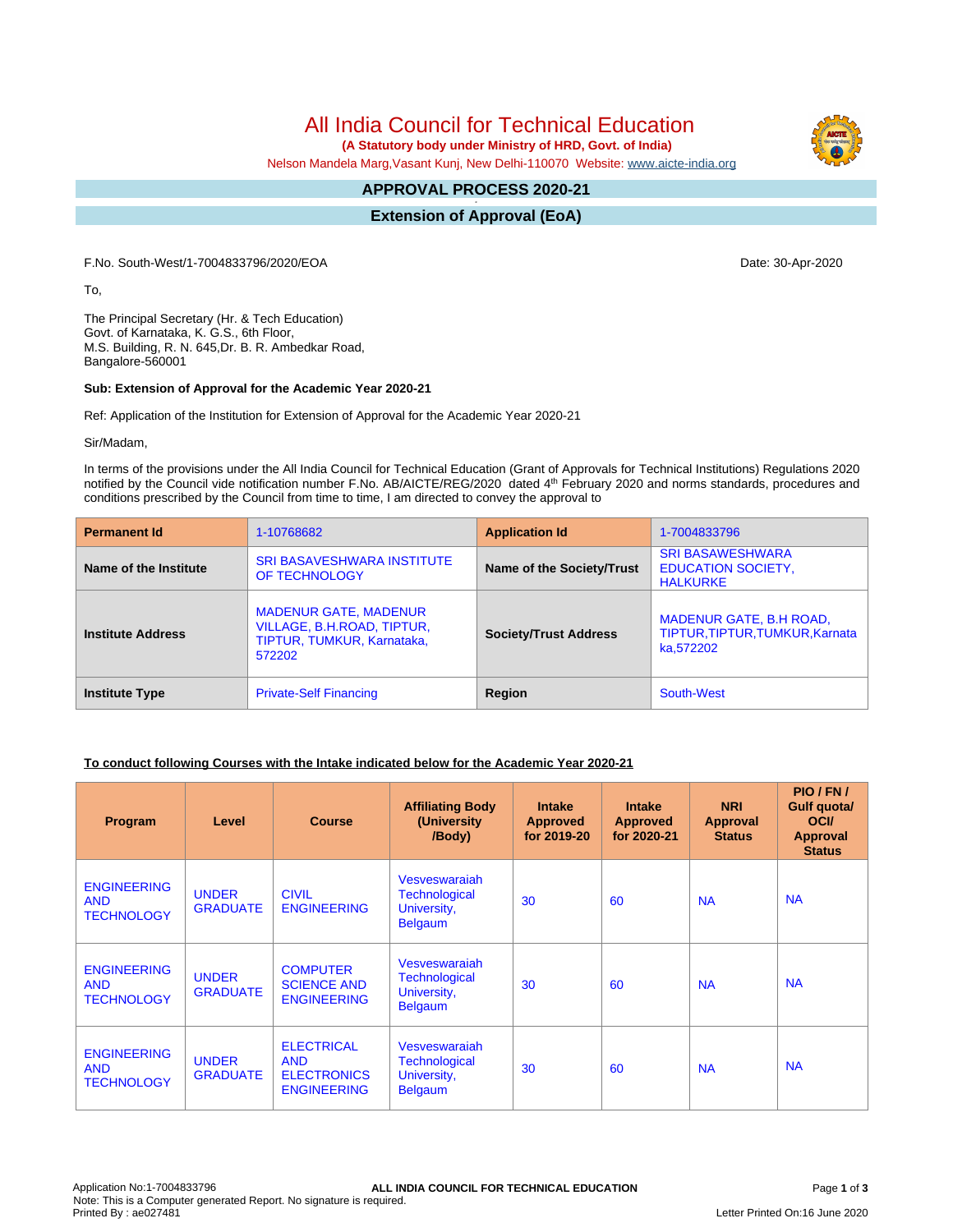| <b>ENGINEERING</b><br><b>AND</b><br><b>TECHNOLOGY</b> | <b>UNDER</b><br><b>GRADUATE</b> | <b>ELECTRONICS</b><br>&<br><b>COMMUNICATIO</b><br>N ENGG | Vesveswaraiah<br><b>Technological</b><br>University,<br><b>Belgaum</b> | 30 | 60 | <b>NA</b> | <b>NA</b> |
|-------------------------------------------------------|---------------------------------|----------------------------------------------------------|------------------------------------------------------------------------|----|----|-----------|-----------|
| <b>ENGINEERING</b><br><b>AND</b><br><b>TECHNOLOGY</b> | <b>UNDER</b><br><b>GRADUATE</b> | <b>MECHANICAL</b><br><b>ENGINEERING</b>                  | Vesveswaraiah<br><b>Technological</b><br>University,<br><b>Belgaum</b> | 30 | 60 | <b>NA</b> | <b>NA</b> |

## **It is mandatory to comply with all the essential requirements as given in APH 2020-21 (Appendix 6)**

# **Important Instructions**

- 1. The State Government/ UT/ Directorate of Technical Education/ Directorate of Medical Education shall ensure that 10% of reservation for Economically Weaker Section (EWS) as per the reservation policy for admission, operational from the Academic year 2020-21 is implemented without affecting the reservation percentages of SC/ ST/ OBC/ General. However, this would not be applicable in the case of Minority Institutions referred to the Clause (1) of Article 30 of Constitution of India. Such Institution shall be permitted to increase in annual permitted strength over a maximum period of two years beginning with the Academic Year 2020-21
- 2. The Institution offering courses earlier in the Regular Shift, First Shift, Second Shift/Part Time now amalgamated as total intake shall have to fulfil all facilities such as Infrastructure, Faculty and other requirements as per the norms specified in the Approval Process Handbook 2020-21 for the Total Approved Intake. Further, the Institutions Deemed to be Universities/ Institutions having Accreditation/ Autonomy status shall have to maintain the Faculty: Student ratio as specified in the Approval Process Handbook. All such Institutions/ Universities shall have to create the necessary Faculty, Infrastructure and other facilities WITHIN 2 YEARS to fulfil the norms based on the Affidavit submitted to AICTE.
- 3. In case of any differences in content in this Computer generated Extension of Approval Letter, the content/information as approved by the Executive Council / General Council as available on the record of AICTE shall be final and binding.
- 4. Strict compliance of Anti-Ragging Regulation: Approval is subject to strict compliance of provisions made in AICTE Regulation notified vide F. No. 373/Legal/AICTE/2009 dated July 1, 2009 for Prevention and Prohibition of Ragging in Technical Institutions. In case Institution fails to take adequate steps to Prevent Ragging or fails to act in accordance with AICTE Regulation or fails to punish perpetrators or incidents of Ragging, it will be liable to take any action as defined under clause 9(4) of the said Regulation.

**Prof.Rajive Kumar Member Secretary, AICTE**

Copy to:

- **1. The Director Of Technical Education\*\*, Karnataka**
- **2**. **The Registrar\*\*,** Vesveswaraiah Technological University, Belgaum
- **3. The Principal / Director,** SRI BASAVESHWARA INSTITUTE OF TECHNOLOGY Madenur Gate, Madenur Village, B.H.Road, Tiptur, Tiptur,Tumkur, Karnataka,572202
- **4. The Secretary / Chairman,** MADENUR GATE, B.H ROAD, TIPTUR